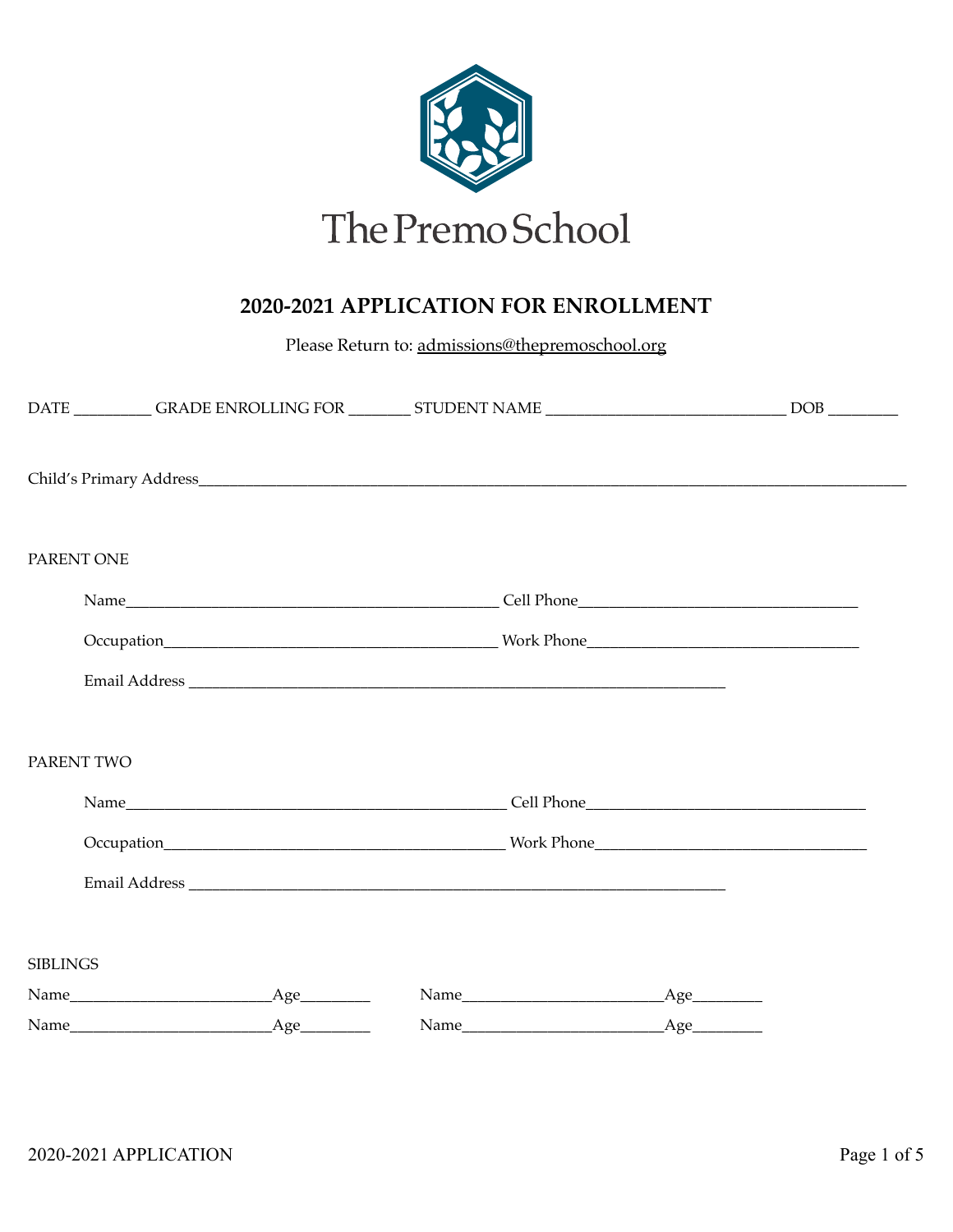| How did you hear about The Premo School? ___________                                                                                                                             |  |
|----------------------------------------------------------------------------------------------------------------------------------------------------------------------------------|--|
| Does the student have any allergies or health concerns?<br><b>YES</b><br>NO                                                                                                      |  |
| If the student has any health concerns, please elaborate:                                                                                                                        |  |
| Does the student take any prescription medicine? If so, please list all medicine that is prescribed to your child. (EpiPen, Allergy<br>Rx, ADHD medicine)                        |  |
| Does the student require any medical accommodations during the school day, including, but not limited to, dispensing of<br>medication or medical monitoring?<br><b>YES</b><br>NO |  |
| If yes, please elaborate:                                                                                                                                                        |  |
| Is the student up-to-date on immunizations, or will they be up-to-date by the time they start school?<br><b>YES</b><br>NO                                                        |  |
| Does the student have any identified learning differences?<br><b>YES</b><br>NO<br>If yes, please elaborate:                                                                      |  |
|                                                                                                                                                                                  |  |
| Please list all schools your child has attended.                                                                                                                                 |  |
|                                                                                                                                                                                  |  |
|                                                                                                                                                                                  |  |
|                                                                                                                                                                                  |  |
|                                                                                                                                                                                  |  |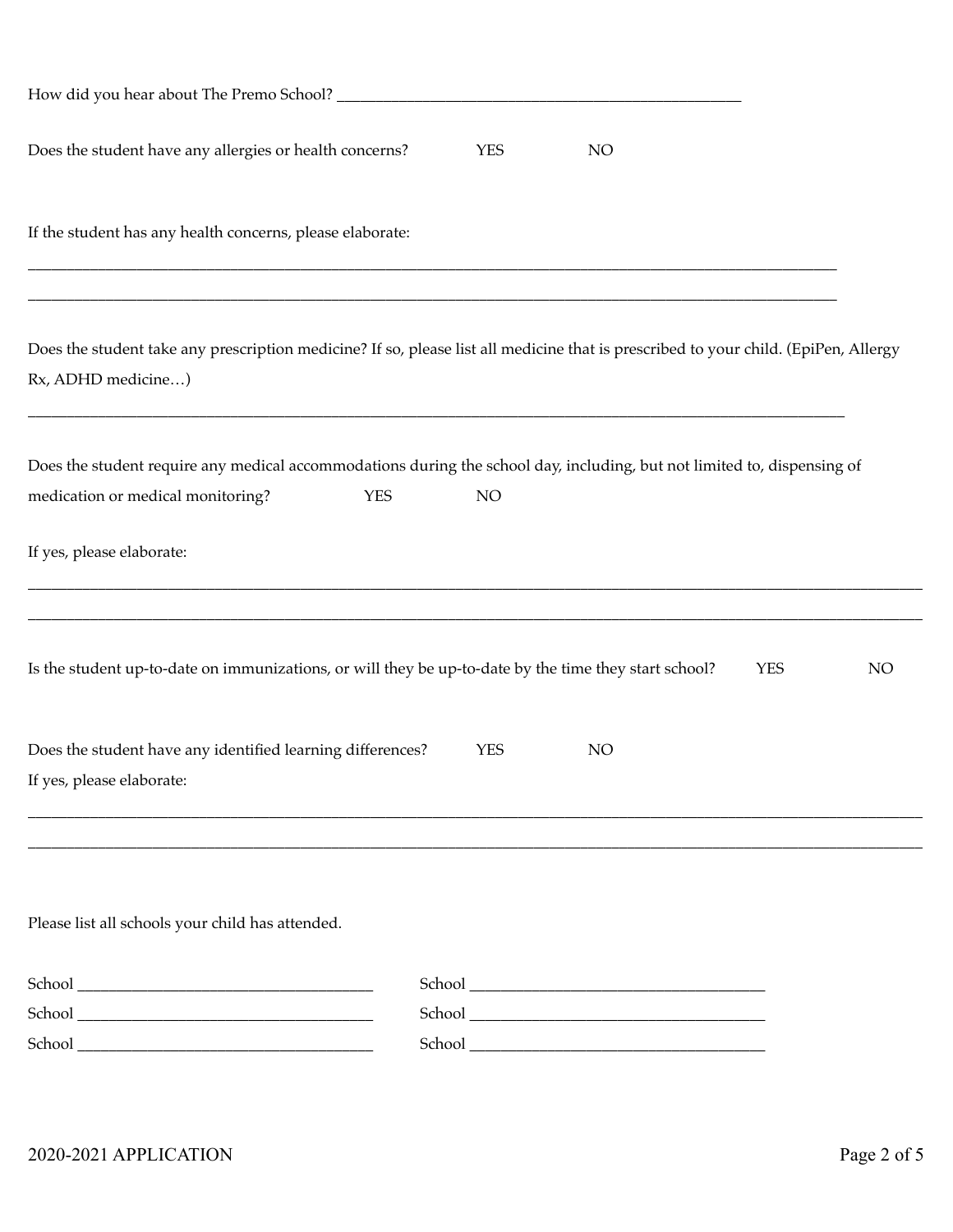PLEASE LIST SOME WORDS DESCRIBING YOUR CHILD:

Please describe the perfect school for your child.

Please share any information you think would be helpful in understanding how we can better serve your child.

In order to serve a child well, The Premo School needs full information about that student's learning styles and differences. If your child has ever had a psychological or psychoeducational evaluation, been diagnosed with a learning disability or other issue that can affect school success, or had an IEP or 504 plan, please send us a copy of the report. 11 (parent initials). Please list the documents that we may expect to receive from you: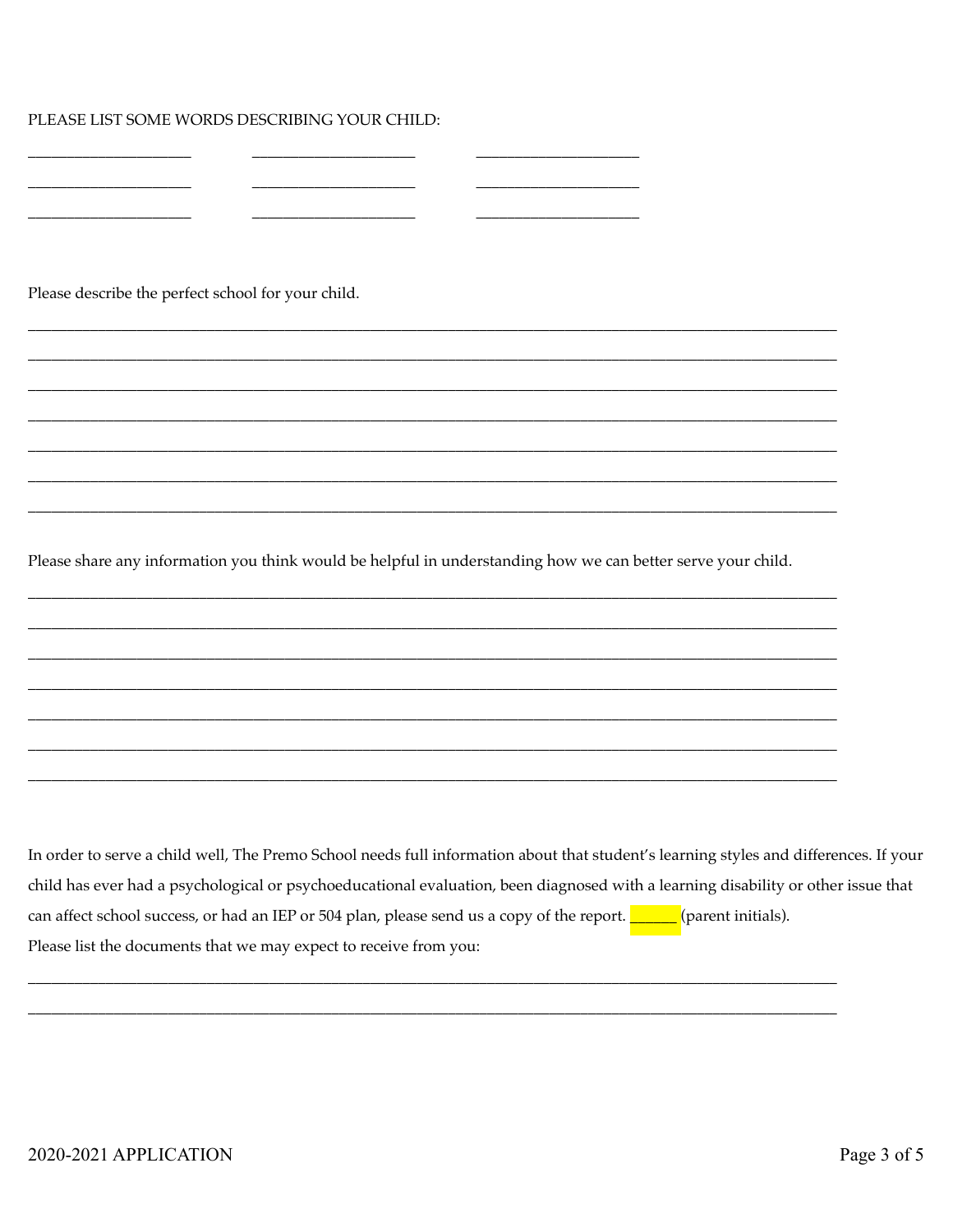To the best of my ability I / we have provided accurate, truthful information on this Application for Enrollment. \_\_\_\_\_\_ (parent initials).



*The Premo School does not discriminate on the basis of race, color, gender, national origin, religion or disability in the recruitment or admission of students or in any of the rights, privileges, programs or activities generally accorded or made available to students or applicants. This nondiscrimination policy extends to the administration of admissions policies, scholarship and loan programs, academic programs, athletic programs, educational policies and all other programs, policies and activities of the school. In addition, The Premo School is an Equal Employment Opportunity employer and does not discriminate on the basis of race, color, gender, national origin, religion, age or disability in any employment policy or practice.*